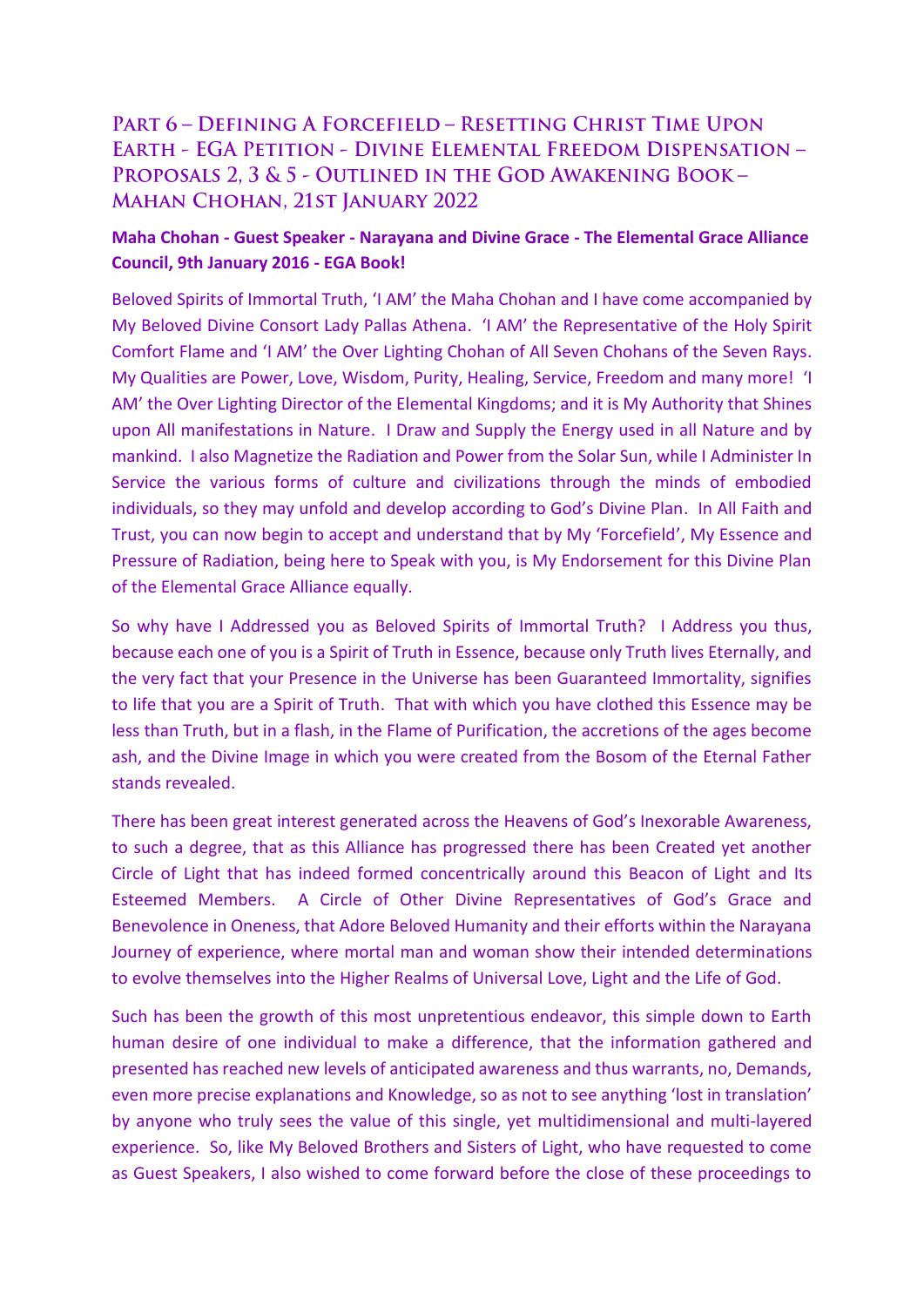bring another matter of significant importance forward, to assist anyone who may come into contact with these Discourses; allowing them to make the most qualified choices as possible, appropriate for them. So, I herewith bestow My Admiration and Gratitude for this Elemental Grace Alliance for creating such a new benchmark, that warrants Me to come and Speak here within this Gathering of such Esteemed Entities, a propitious opportunity indeed!

I have therefore come today to bring a message of even more profound refinement, purification and honing to the requirements needed in achieving, in the shortest times possible, the success of these Proposals and Work that are being outlined herein; especially with regards to that of the formation of your Proposed Christ Councils. Today, I wish to speak of 'Forcefields', as I Know them to be, and shall explain the meaning of such things, for these are not readily understood within the consciousness of humanity today, not to the levels We would Desire at this Summit within the Ascension Program.

The message of 'Forcefields', has been shared with small selective groups which began back in the 1950's. Yet while all these groups were and remain vital to the progress of the Evolution of the human race, today We are asking for an even Greater commitment of a different sort. You see Dear Ones, time changes everything and therefore the Nature of the demands We require of unascended humans, students, before they are given Greater Powers to work with, there must be yet Greater Ratified, Gratified and Authorized Advances within the Covenants of their commitments and focused attentions. It is all about the continuation of Perfecting One's Whole Being, physically, mentally, emotionally and Spiritually.

Now before We go any further I wish to Honour what Beloved Helios brought to these Discourses about the differences between teachers and Educators. For this is also the next stage of development for these relationships to be both respected and honoured. With regards to the Perfecting of the words, 'students', 'aspirants', 'chelas' etc, of any newly formed Groups, let Us re-evaluate such names. Students have now been explained and clarified by Helios. Chelas can be both seen as slaves and servants or disciples and pupils depending on whether one comes from Sanskrit or Hindu background; and aspirants are really those who show the ambition in achieving something, not necessarily something Spiritual in Nature. So, 'I AM' putting forward the name for these Dear Souls from this time forward: let Us Call them 'Disciples' of the New Golden Age.

Within this name it is understood and acknowledged that they are academically endowed with the Memory to Remember Their Own Individualized Connections with God; That They are Willing and eager to research and rediscover that which They Already Are, as Part of God's Desire for Them; and that They Are and Hold within Themselves the God Intelligence of Unity Consciousness just awaiting for Self-Realization for Full Expression."

So, from this time forward We shall refer to These Blessed Souls as 'Disciples' of the 'New Cosmic Light' or the 'New 7th Golden Age'!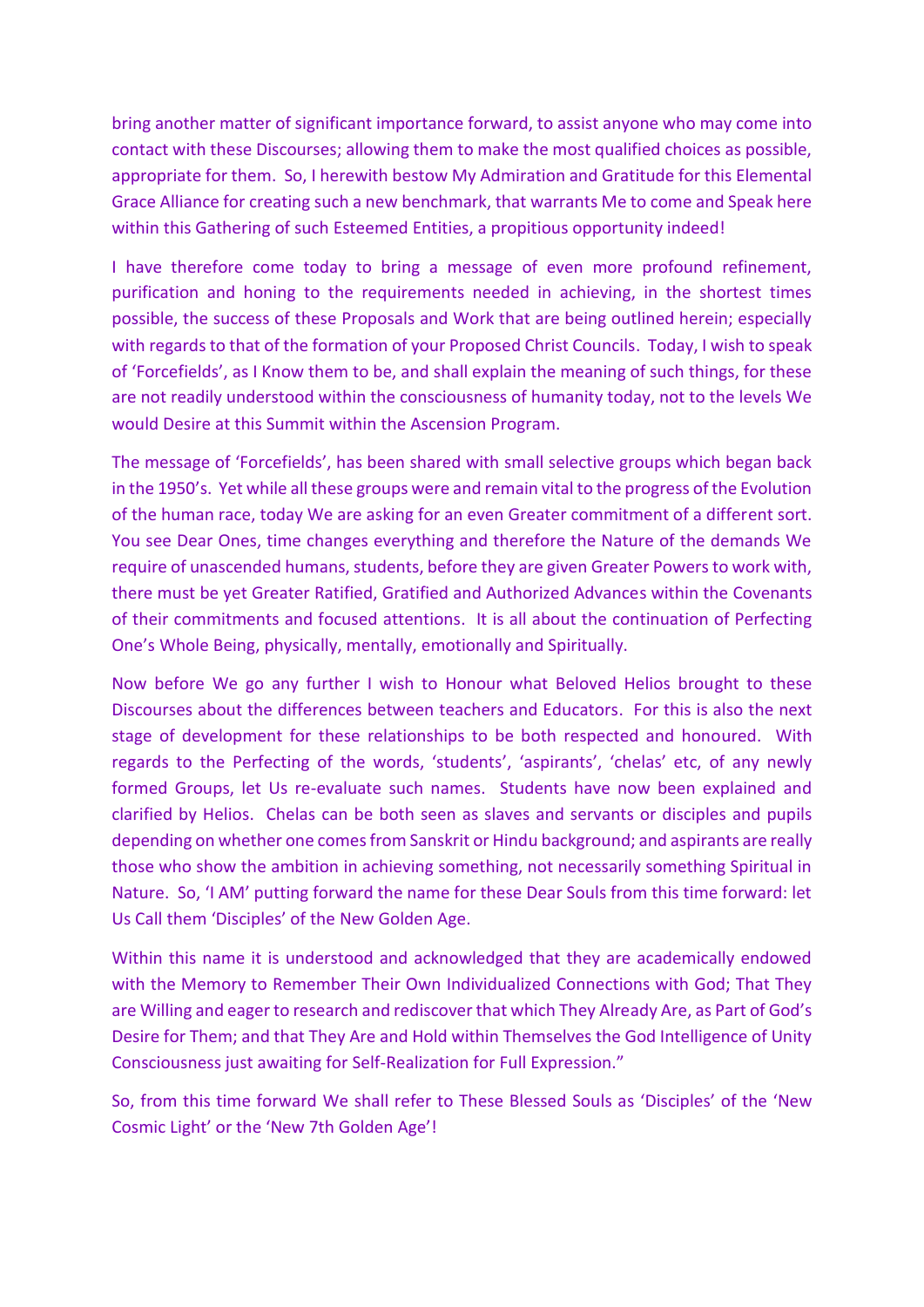You see Dear Souls, to become 'Immortal', a Christed One if you like, one has to take a completely different view upon life in relationship to the concept of being human. Within the Immortal Flame of Life is the call, which must be answered by every Deva, Angel and God; but mankind uses it not, and the Priceless Stream of Electronic Light flowing into it, is spilled into imperfect living. There are many levels and stages to being human and sooner or later one must come to the next 'Ring Passeth Not', make new choices and pass through, leaving everything of the old consciousness to dissolve away and return to the Solar Sun for Re-Polarization. For those who have studied religious doctrine you may have heard this saying, 'Be Ye Perfect, even as your Father in Heaven is Perfect'. For if you do not, Life 'will' return you to your next incarnation and then the next, and this rendition of one's individual consciousness, again, again, and again will align to one's conscious beliefs of each previous lifetime, taking it to the next embodiment, only to continue where you left off. That is until you fulfil the Supreme Edict of Life; that of Ascension as A Christed Soul. When the Decree of the Laws of Life are obeyed, We shall find that the Manifestations of the Constructive, Positive, Beneficial, Loving Way of Life will all become Immortal.

Beginning in 2016 the Cosmic Motion and the Movement of Earth's Radiation and Light will expand toward new potentials within mankind. Many are already feeling the Energies intensifying and unless these Radiations/Forcefields are used in a constructive and benevolent way, the individual who applies them, will only qualify them with his/her own feelings of anxiety, confusion, irritation, bitterness, resentment, judgement, anger and feelings of abandonment, projecting them against those around them in all situations and circumstances. This shall only continue to create human frustration and chaos within their own mind and body, which constantly embeds them and others within the limitations of fearbased manifestations.

During the present Expansion of the Light in, through and around the Earth, it is absolutely imperative now for those individuals ready, to keep a more concentrated and focused control over their own thoughts, emotions/feelings and spoken words; compelling them to be constructive, positive, beneficial and functional while giving recognition to 'nothing' that is not for the Greatest Good of All Concerned. If they are to avoid continual distress and countless loss to themselves and their world, they must elect to follow this Path! At no time in the history of the planet has this been so important as it is at this present moment.

The Earth is passing through the throes of pangs, upheaval and struggles of a new birthing process and it will only be a few scant years ahead that Earth and Humanity will be in a very unique transitional period. Everything is changing now, entering into the New Cosmic Consciousness, a New Cosmic Way of Evolution; from the attitude of war into that of Peace, from hatred to Love, from selfishness to Selflessness, from greed to Benefactor and Philanthropist; and into the full recognition of a future where people must bring to bear their New Cosmic 'Forcefields' with Love, Wisdom and Power exercising their Strength, Steadfastness and All God Knowing, enough to live within the Human Biology in accordance to the Law of Divine Love.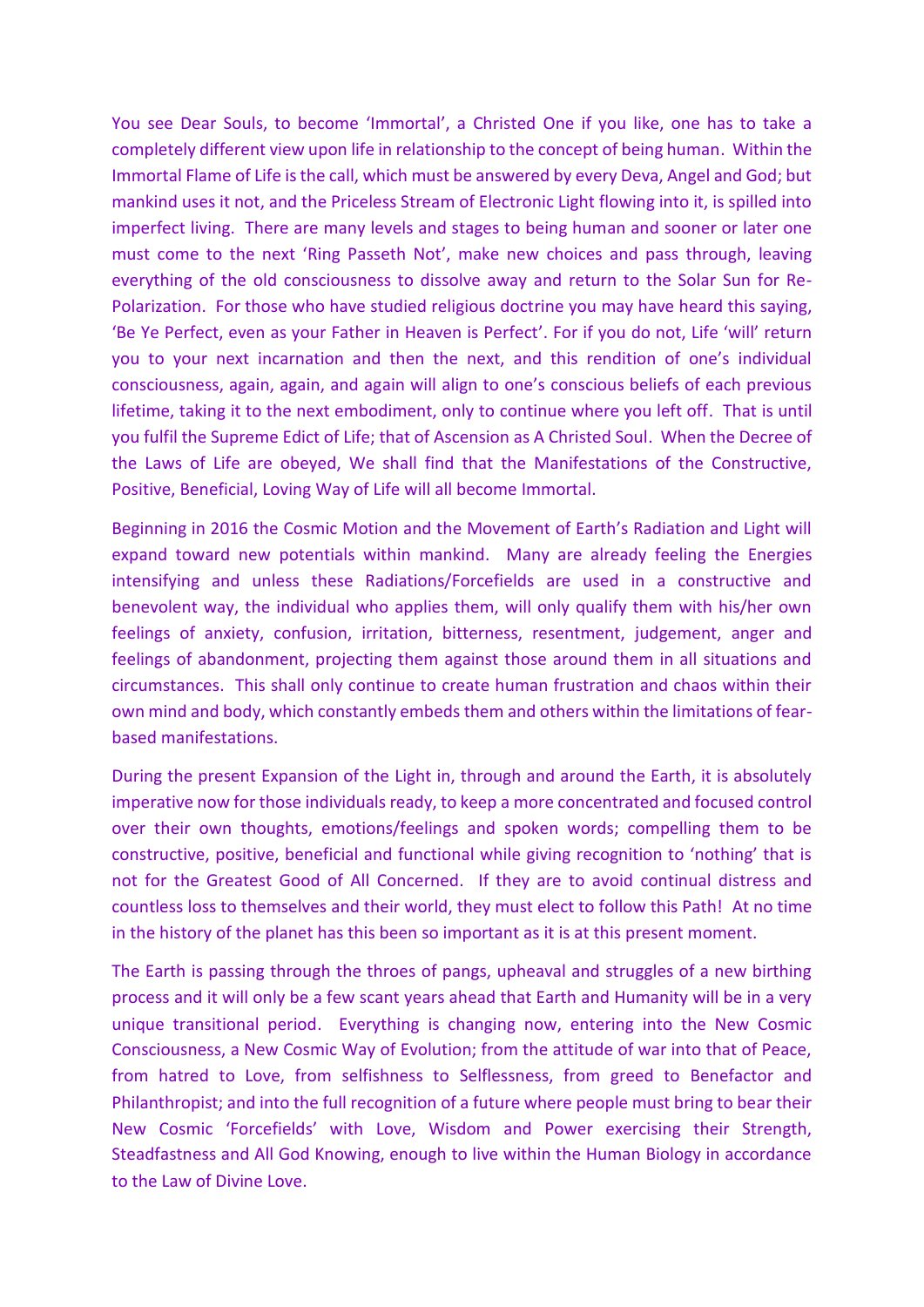The hour strikes in the evolution of every planet and its humanity when every human must express the Full Peace, Harmony, Perfection, and the Divine Plan of the System to which they belong. When that Hour comes, humanity either moves forward and fulfils God's Plan, or whatever portion will not come into alignment with the new activities has to remove itself to another Universal Schoolroom; until those personalities learn the required Obedience to the Laws of Life.

The Law of Life is indeed Heaven (God or Christ Consciousness) where Peace, Harmony and Love to every Living or Created Life Form Reigns Supreme. Even the Ethers of Infinite Space express this Harmony everywhere. Human beings are the only creators of 'hell' within the Universe. Now here on Earth they can either accept and obey the Law of Life and enjoy every good thing of the Father's/Mother's 'Kingdom', or they can disobey that Law and be snapped like a reed with the storms of their own making, all through their own self-generated misconceptions, misunderstandings and discord. Each individual carries his or her own Heaven or hell with them every moment; for these are but the results of mental and emotional states of belief systems and programs which the individual has created because of their own misaligned attitudes. There is no other way, it is that plain and simple!

I will now define that which I call a 'Forcefield' just as I did many years ago to the Chelas of the 1950's and I would like to ask those who wish to take this to a new Zenith of Their Being and Purpose, that you revisit and review that which has been placed into motion by the Founder of this progressive 'Forcefield' called The Elemental Grace Alliance. I also wish to use this Alliance as an example of that which can be instigated and achieved through the correct engagements of drawing forth the Appropriate Energies or 'Forcefields' of the various Directors, Ascended Masters, Elohim, Chohans, Archangels and Angelic Host. Although this definition or understanding herein given, is Representative of this Alliance and Its Proposals for executions and implementations, they are certainly not limited to this. For indeed the same 'Forcefields' are Created at all levels of Creation and Helios and Vesta Created just such a 'Forcefield' when Their Plan was Created and Executed through the Seven Mighty Elohim and Seven Majestic Eloah while applying the Seven Steps of Precipitation. For indeed this Law is the Foundation Stone for All Creation Itself!

A 'Forcefield' then, by definition, herein the understanding for Earth Purposes, is a consciously magnetized focus of Energy Created by a person or a group of persons or Beings, for the objective of Benevolent Service to a particular Principle, Facet, Function, Condition, or Area of Life and ultimately to the entire Earth Itself. In the case of the group activity, the Director/s, Ascended Master/s, Archangel/s or Elohim/Eloah who have been Elected to Over Light the Group in cooperation with the Group, first designs within the minds of its Disciples and Members, the particular Activity, to which the group service is to be consecrated. Therefore, the actual design of the 'Forcefield' should be brought into a visual activity, as in an image or picture, so that all may be sure to direct their energies into the same activity. It is essential that this picture remain the same at all meetings once it has been drawn forth so that it will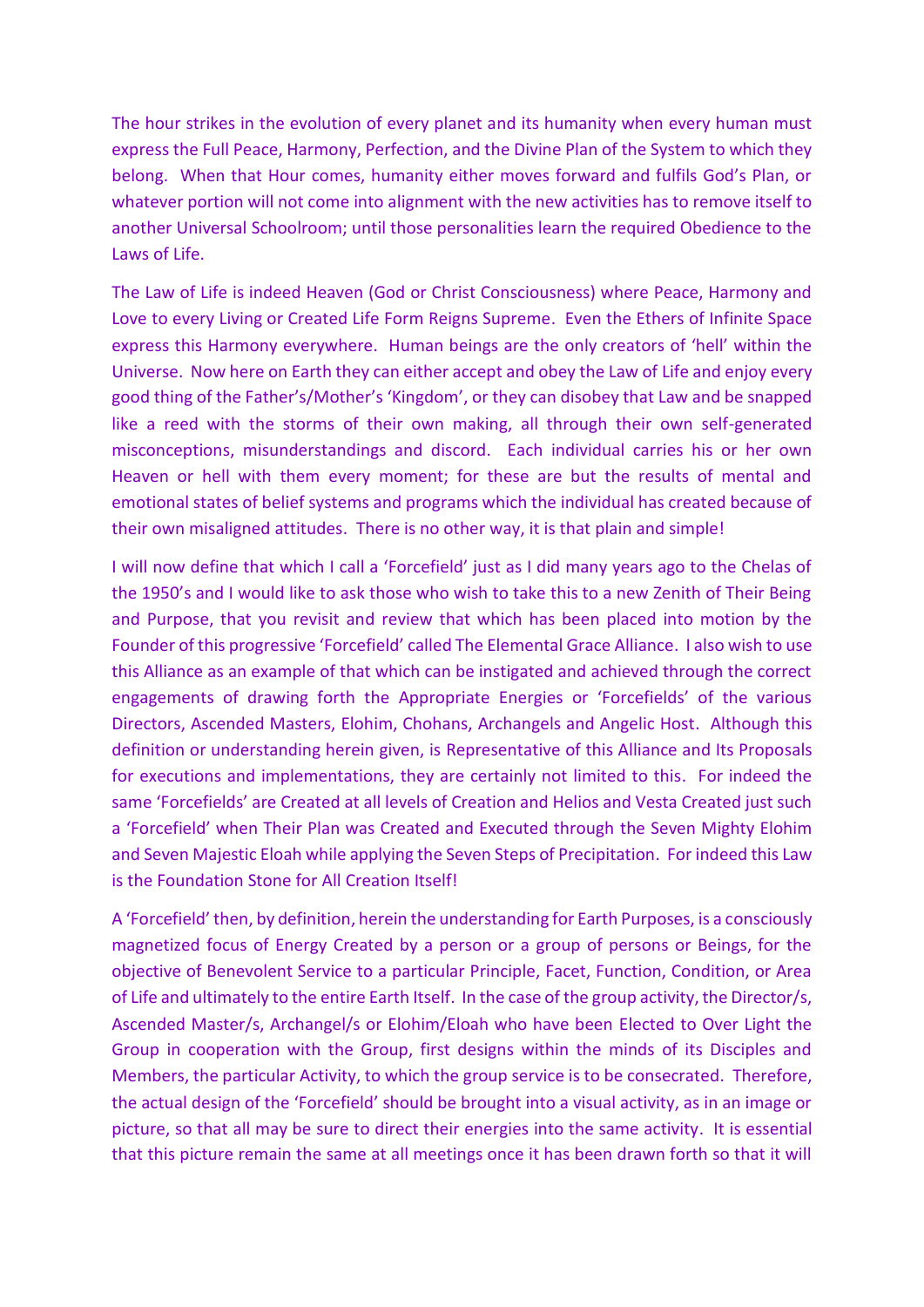grow and expand its Blessings through the group into the entire declared parameters of the particular Principle, Facet, Function, Condition, or Area of Life.

The use of the image created for the transmissions for the release of the pressures of the Cascadia Zone herein described by Peter is a perfect example of this process. By continual contemplation and by constant directing of the Qualities and Radiance of Over Lighting Energies desired within the 'Forcefield', this can be made to grow in and with intensity to a point where it is a Potent Force for good in the particular Principle, Facet, Function, Condition or Area of Life. Once a person or group can become more Masterful in use of such 'Forcefields', then it can be employed throughout the atmosphere of the whole of the Earth itself. A 'Forcefield' is in constant motion, and through it will pour the limitless Gifts of the Divine Beings to whom it is dedicated to, as it is strengthened and expanded upon at each group meeting.

I call it a 'Forcefield', due to its Pressure of Radiance that cannot be disturbed, dissolved, diminished or changed by any dark or lower vibrational thought forms, depending upon the levels of Radiance of those Who Create It! So, let Us continue with this identification so as to Create from it and to remain within the Natural Protection of Love Substance that it is Created from. Remember, do not misunderstand the word 'Force', for it can be likened to the word 'Power'. The Power of God is not destructive and only enhances the Qualities of Love and never allows for any dissolution of anything that Is Divine Love or Divine Truth. It will, however, move aside, to whatever degree necessary, anything that is not of Love and Truth and therefore always remaining within the Laws of Life as to God's Creations. The word 'Force' comes into the same Radiant Substance as the word 'Power.' Human definitions of both 'power' and 'force', are not created in Love and so in Truth have no reference or validity here, indeed no Reality in Christ Consciousness.

A 'Forcefield', a controlled, constructive, harmonious, positive 'Sphere of Influence' does exactly what its name implies; influences the generation of similar Qualities of Faith, Hope, Charity, Harmony, Spiritual Aspiration in those it connects to and is in contact with. The power of contagion, so aptly demonstrated in the transference of fear and panic through mass hysteria, is equally applicable in the Transference of God's Qualities and Nature. There really is no difference between a 'sphere of influence' and a conscious thought form and a 'Forcefield' apart from the truth or Truth that it is founded within. I use herewith the word 'Forcefield' to convey the picture of a battery of constructively and positively charged energy made up of the combined Auras of Groups of Conscious Disciples, gathered together in Cooperative Service to mankind in one place.

The 'Forcefield' is made up of the Fusion and Amalgamation of Energies gathered together by all in attendance, the unascended humans, the Elementals, Angel Devas, Angelic Host and Builders of Form. These combined with the Decrees, Visualizations, Invocations, Songs and general application of the Group of Disciples who wish to form a Radiating Center for God's Blessings in their particular Principle, Facet, Function, Condition, or Area of Life Amplify the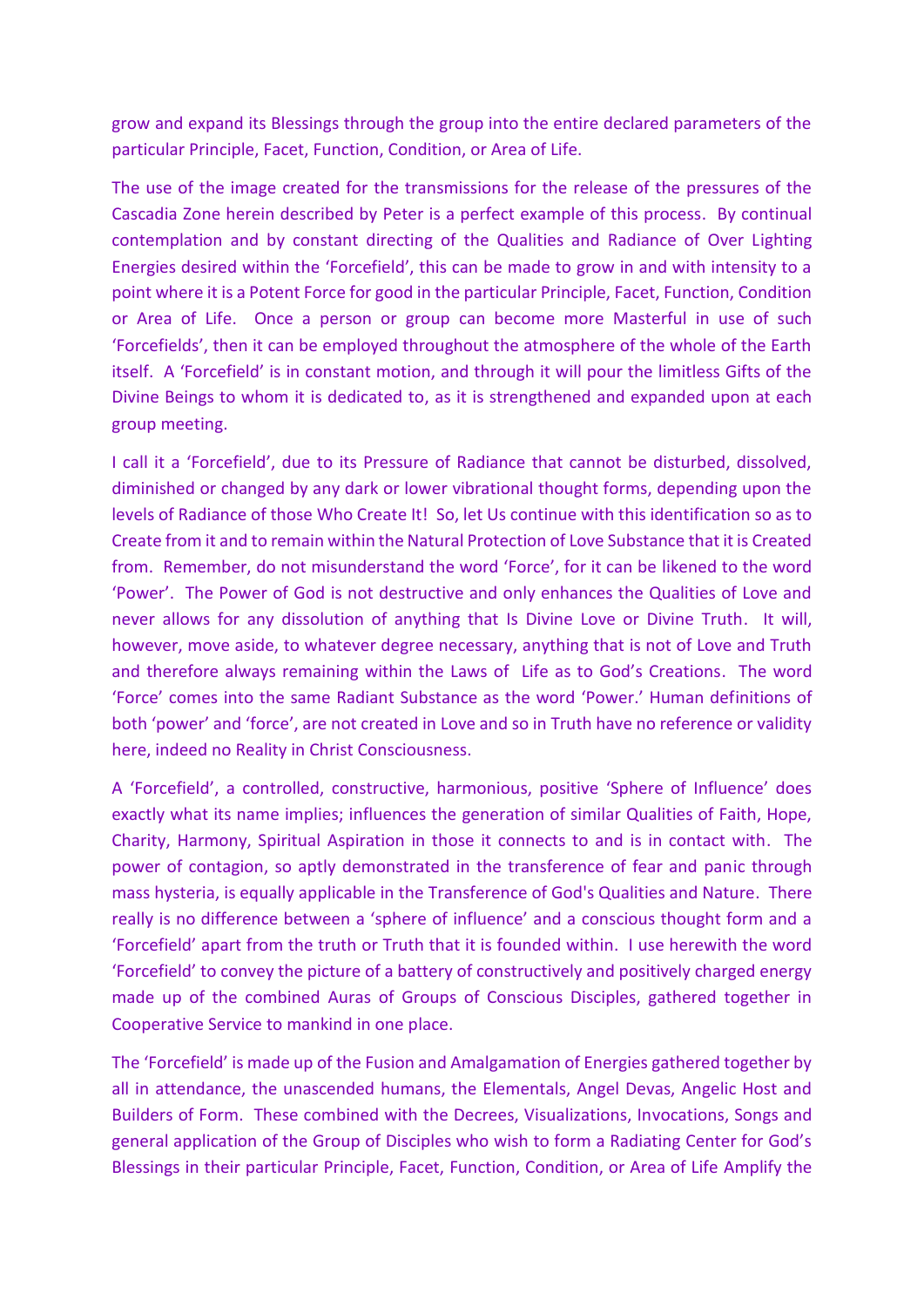Essences available for dissemination. In exactly the same manner that the individual 'Sphere of Influence' is a combination of the energies released through the contributing centres of thought, feeling and action, so is the corporate 'Forcefield' of the Group composed of the consciousness and application of every member of that Group.

A 'Forcefield' renders several services. First it is a Magnetic Centre which draws the Presence of the Ascended Masters, Angelic Beings, and all Divine Intelligences Who Desire Always to find an Open Door through which to pour Their Radiation and Blessings to mankind. As the pollen in flowers draws the bees, so does such a consciously created 'Forcefield' draw and Magnetize the Presence of Beings to Whom it is dedicated and for Whom it has been formed. Secondly, it forms a concentrate of consciously Qualified God Energy which is funnelled down from the Octaves of Light, and which provides a Spiritual nourishment to all those who enter that 'Forcefield' beyond the Natural Radiation ordinarily present in the sphere in which the individuals dwell. Thirdly, it forms a Radiating Centre of these same God Qualities into the atmosphere and locality, just as Beloved Archangel Zadkiel explained about His Temple of Light over Cuba, in which it has been built. Each Centre, physical or Ethereal, acts as a physical Sun Itself, sending forth Light, warmth, nourishment, and God Gifts into the city, town or village, or indeed country, where it has been created and where it is sustained by Rhythmic Attention to Its Presence by Divine Intelligence.

Lastly, it provides an Ever-Present Conductor which the Guardian Intelligences of this Universe may Use, upon a moment's notice, to flash forth Protection, Purification, Balance, Healing, or Harmony when the need arises. Thus, much time is saved which would ordinarily have to be employed in creating such a funnel through which to give a Blessing and Protection in times of crises. A 'Forcefield' takes different forms according to the particular types of Disciples who are developing such a Magnetic and Radiating Centre. Sometimes the Group Director or Leader, whom We shall refer to from now on, as the 'Attractor Field/s', to eliminate any of the misperceptions of focused tasks by the Members of the Group. In such Creations as Christ Councils for example, one chooses a design and the form which shall be built by the dedicated Members or Disciples, Elementals, Devas, Angelic Host and Builders of Form around the thought form of that Group Attractor Field. Sometimes, when such a one does not take the initiative, the 'Forcefield' assumes the pattern of an etheric focus, which previously was active in that locality. Often times, it has only a vague blurred outline and looks like a vapour cloud in the atmosphere over the locality. Of course, the more Perfect the Mental Design of the 'Forcefield' the more it is shared by the Conscious Creative Centers of the Disciples; the more valuable and productive it is to the Hierarchy.

When I originally perceived that My Beloved Colleagues, El Morya and Saint Germain were going to Endeavour to again present certain Truths to interested people upon the Planet Earth, I conceived the idea of developing, outside of the Ascended Master Retreats; certain Specialized Foci of Harmoniously Qualified Energy which could be used for the expansion of the Nature of God through the physical, emotional, mental, and etheric worlds of mankind.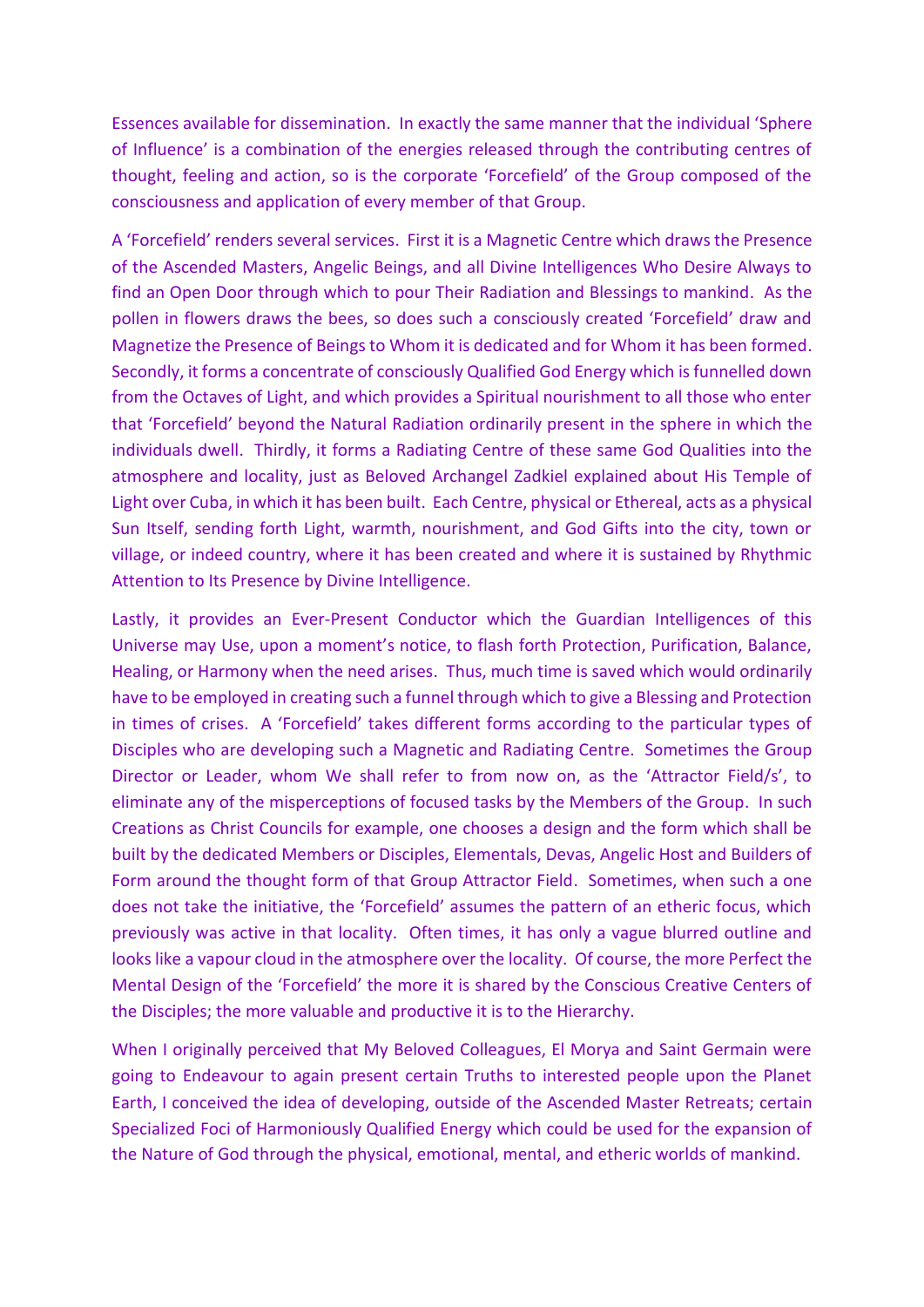These Foci would depend primarily, upon the interest sustained, the enthusiasm and inspiration of those who desired to contribute to the Impersonal welfare of humanity and the planet. In the Ascended Masters Octave, all Beings, while Fully Mastering All Energy Entrusted to Them by God, chose to Specialize in the Magnetizing, Qualifying, Expanding and Sustaining of some Specific Service by which the race as a whole might benefit. It was thought worthy of the time and energy to expend, to try to encourage and inspire such an interest in groups of unascended beings and thus the anticipation came to accelerate the progress of the entire evolution in, through and around the Earth. Each Ascended Master Retreat is dedicated to the expansion of some such Divine Blessing. In time, with Patience, Harmony, Constancy, Rhythm and Love, unascended beings will create and sustain some Divine Blessings which is a Power that can be invoked at Will by any and all other interested Life Streams in times of crises. But to date even though it has worked to varying degrees, now We need to expand the potentialities of this Original Conception.

A 'Forcefield' usually takes on the form or pattern of the actual activity which a group of individuals desires to Magnetize and Radiate forth for the Impersonal Blessing of All Life. I emphasize, This 'Forcefield' is as Powerful as the Interest, Enthusiasm, Faith and Constancy of the Endeavour of its component parts, the Disciples of unascended beings. A 'Forcefield' will take on the shape or form of the Service to be rendered, without the conscious use of the mental faculties of its Members, but this form becomes more powerful, more clearly cut out of Universal Light and more enduring, if the mental faculties of the 'Attractor Field/s' and the Disciples help to sustain It in a certain definite pattern.

If the pattern is constantly changing, according to the whim of the Group Attractor or Educating Principal, it is more ephemeral and the responsibility for its Sustenance lies primarily with the invisible Builders of Form. If, however, the Principal Attractor and Disciples work together to create and sustain a particular 'Forcefield', energizing it with and by their own lives, through Visualization, Song and Decree, it gradually becomes more distinct, powerful and efficacious in the physical, emotional, mental, and etheric worlds, wherein the greatest requirement for assistance is presently being called for. In the early ages, these individuals and their particular groups of dedicated life streams worked always in the privacy of the Great Temples of the Sacred Fire and the amount of Spiritual Wealth that infiltrated the mass mind in those ages was determined both by the development and Nature of the Conductor, and the Strength and Vitality of the 'Forcefields' which were voluntarily created by the individuals who stood around such a One.

This acted both as a Magnetic Field to draw the Truth and the Presence of the Master and as a Radiating Centre through dedicated life streams who were prepared to carry that instruction to the people. So many examples on both sides of the 'Spheres of Influence' could be mentioned here, but 'I AM' sure that you could create your own lists.

In the previous Golden Ages, these 'Forcefields', were well known to the Priests and Priestesses Who officiated in the various Temples dedicated to certain specific God Qualities,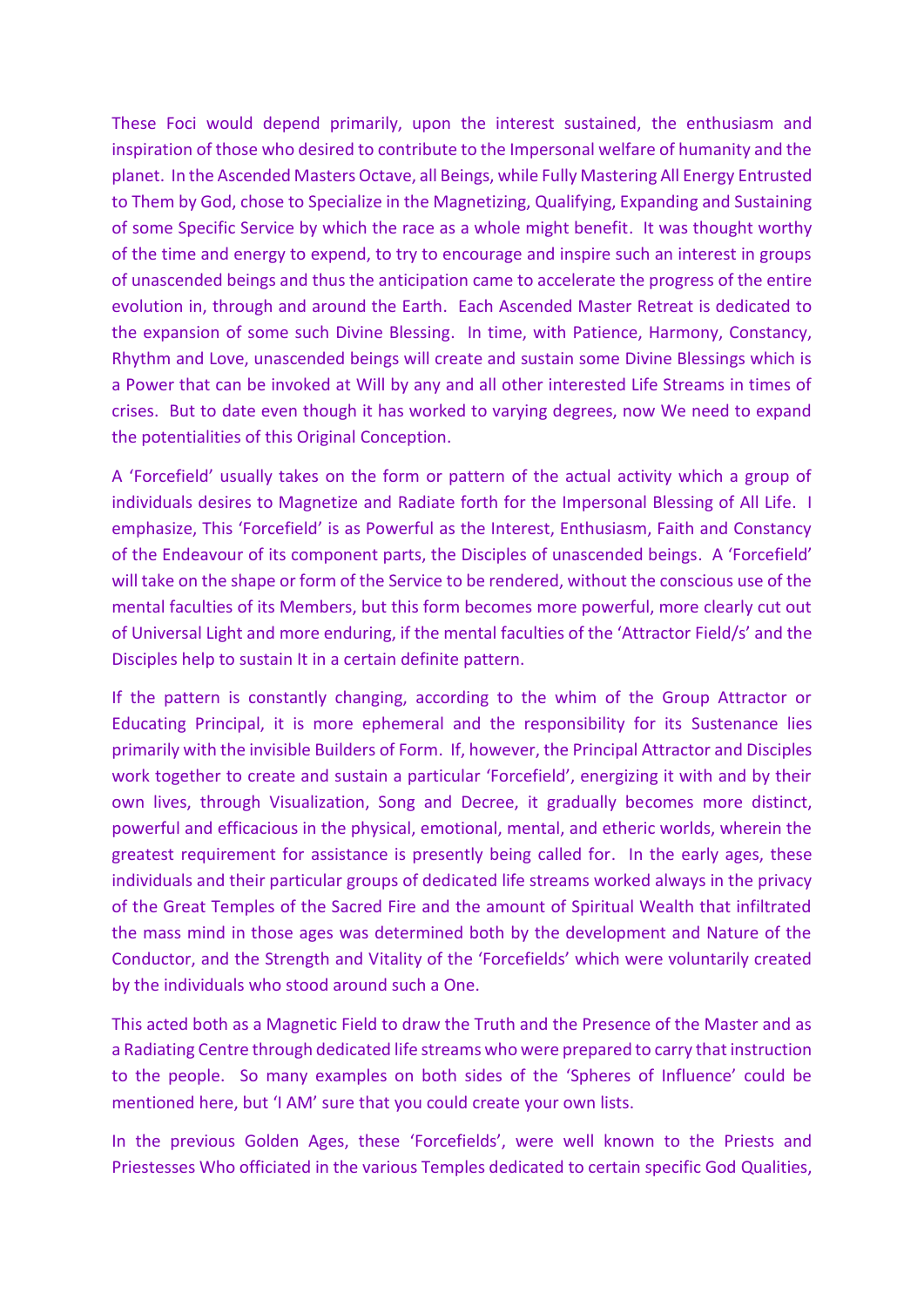i.e. Protection, Healing etc. The mass of the people often made pilgrimages to such foci of Specialized Blessings and Benedictions, bathing in the full, gathered momentum already established there by those dedicated to this Service of Magnetizing, Sustaining and Radiating their Gifts of Life for the Impersonal Blessings of all mankind and Earth.

Again, as We enter the Gates of the New 7th Golden Age of Freedom, We are endeavouring to stimulate the desire within the hearts of the 'few' once again, to so establish such 'Forcefields'. Thus, each group becomes a Radiating Center of certain God Virtues; also learning the Power of Concentration and Impersonal Service. Mankind 'en masse' suffer from many limitations but the range of possible Services is unlimited. Usually, in the unascended state, one individual strongly impressed by a desire to help his fellowman, will catch a glimpse of one particular Service and then, in turn, through the Power of Influence, Inspiration of gentle and unimposing degrees of Truth, gather around him/herself, others who are interested in a similar Project. These 'Forcefields' are like beautiful flowers upon the surface of Mother Gaia. In time, all Disciples of these Radiating Centres will know what specialized activities are required to Magnetize at certain points upon the Earth's surface and they, in turn, can and will, ask for the assistance of such already established 'Forcefields' to assist them in other particular local areas of crises.

The purpose of the establishment of such 'Forcefields' is not to exploit the personality nor the efficacy of any individual or group, but to so Magnetize and Sustain certain God Qualities so that they are always available free of charge for the use of all; not just those who can pay for such privileges. It is so that the Ascended Host Who offer all Their Momentums of Perfection to anyone, absolutely free and without encumbrances, and the Universal Progress that results is an Act of such Selfless Service. I wish to once again establish such Principles, which were originally instigated at My Humble suggestion, so that the individual 'Forcefields' might Magnetize into Their Momentums the already gathered Cosmic Momentums of the Ascended Master Retreats. This is done, primarily, through the inbreathing of the Substance of the Flame and Virtue of the Retreat? Then, the sincere and selfless Disciples, using the Magnetizing Center of their 'Forcefield' will expand these Virtues into their localities through the expansion and in and of their Inner Breath. Thus, unascended beings can learn and discover a new experience to work with and expand the Services of the Ascended Master Retreats, thus being of benefit to all of mankind.

I have asked Peter to change the font of the last paragraph for a very good reason and without further elaboration shall leave it there for your own investigations and appraisals to decipher and discern what is being presented here for those open and wise enough to act upon! But what I will say is that one of the greatest misalignments of previously formed groups has been the emphasis placed upon individual personalities and the importance of financial status and focus. In the New Radiating Centres, based on the development of and through the Greater understanding and implementation of the Seven Steps of Precipitation, such focus shall no longer play any part. No priorities will be deemed acceptable for the discrimination toward those who can or cannot partake due to financial remunerations. The New Radiating Centres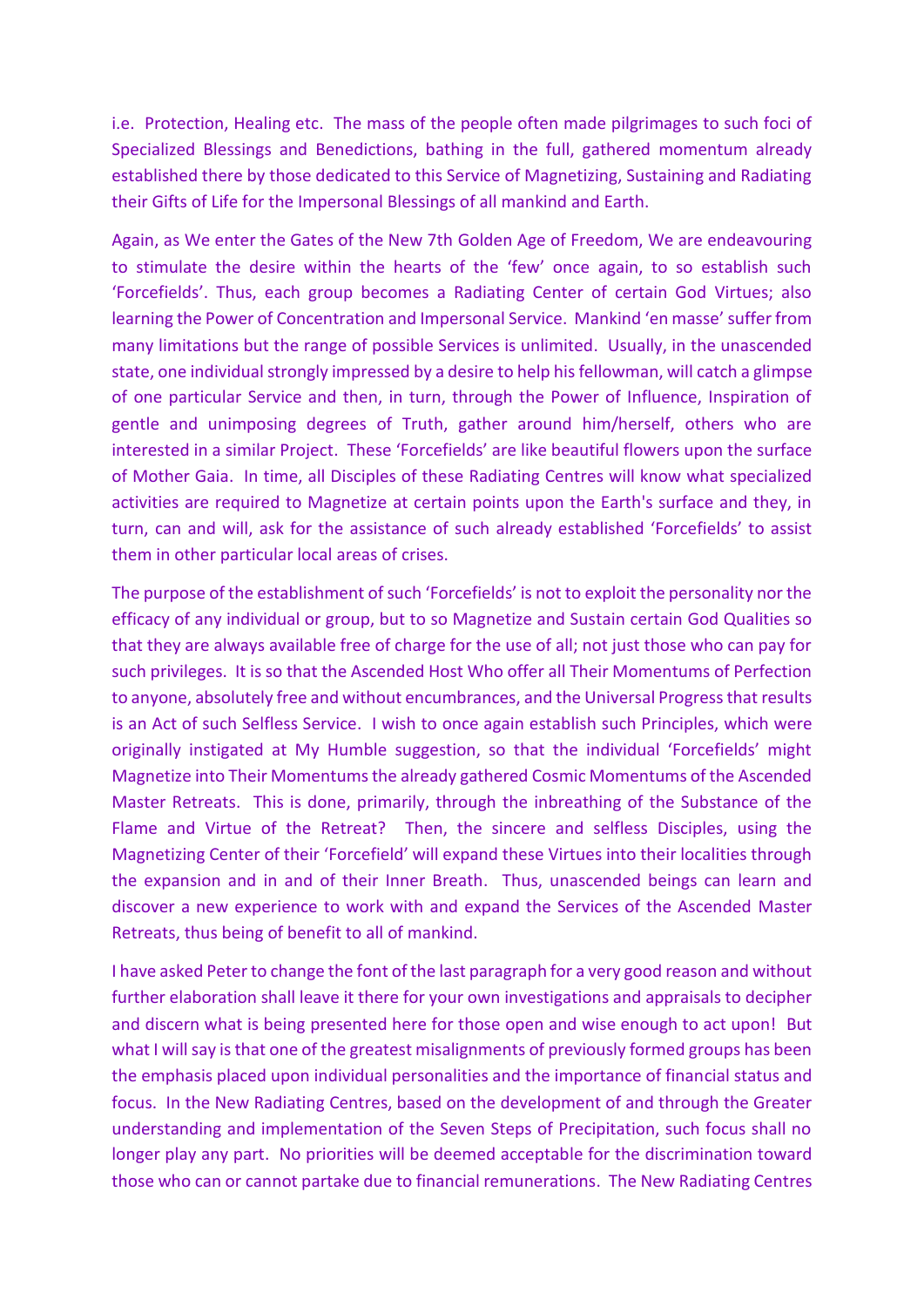shall not become personal financially motivated businesses as has some to date of which they remain very attached to! These old ways are conditions and limitations and are not based within the Truth of God. They are not part of the New Cosmic Consciousness and the Elevated Status of the New Golden Age of Freedom. There can be no conditions or limitations, placed upon 'anybody' who is Guided by Christ or the Holy Spirit to join and unite with such groups or truly desires to be a part of the new 'Forcefields' of these anticipated New Radiating Centers; only to be turned away due to their inabilities to pay certain sums of money. These conditions are boundaries that continue to sustain old thought forms and programs of lack in Trust, Faith, Abundance and Well Being! These things only inhibit and suppress the raising of Vibrational Frequencies of the Group and its Members and Disciples and Their Potentialities, and certainly does not promote Unconditional and Divine Love. The Bridge to Friendship cannot be fraught with any type of condition or limitation.

In saying this however, We are very well pleased with the sincere interest in these old group Endeavours to date and the kindly cooperation with it by so many individuals across the face of this sweet Earth. These present 'Forcefields' in time can be made permanent through some very simple changes in the fundamental outlines and Foundational Principles and may indeed remain long after the original Group Director and his or her Group have Ascended into the Realm where We abide.

I recommend most strongly then the necessity for examining the motive behind any such establishment of existing or proposed 'Forcefields' as well as recognizing the need for Absolute Unity, Cooperation, Constancy, Freedom of Endeavour and True Loving Desire to Impersonally help the race in its uphill climb back to its God Estate. The New Radiating Centres shall not be about one person, but about the Impersonalization of the entire Group of Disciples, although a particular Group Director may begin by offering their time and energy to promote, organize and administer to such Centres; but this is only foreseen as a short-term introduction rather than a long-term arrangement.

The Projection of the Consciousness of the Disciples in the New Radiation Centres does not neutralize the activities performed by their physical bodies which are actually breathing the Flame from that Master's Ethereal Retreat into and out of their bodies. It rather increases the capacity of each such a one to be a Conductor of the Light and Power of that Retreat through the New Radiating Centre into their local orbit and thus in its appropriate timeline around the whole world. If you have not yet decided upon the types and quality/ies of your Group and Individualized Impersonal Service, I strongly recommend that you soon do so! I foresee that the Elemental Grace Alliance may assist in these areas as they become available for wider interest, if other enterprises prove unacceptable or unresourceful. Regardless, Your 'I AM' Presence Will Lead you toward the right Attractor or Educator, no matter what your direction if you Heartfully Engage Them.

The Purpose of this New Endeavour is to bring to mankind the Law of Life, the Truth, which mankind in applying, might weave into his own Energies, thus regulating harmoniously all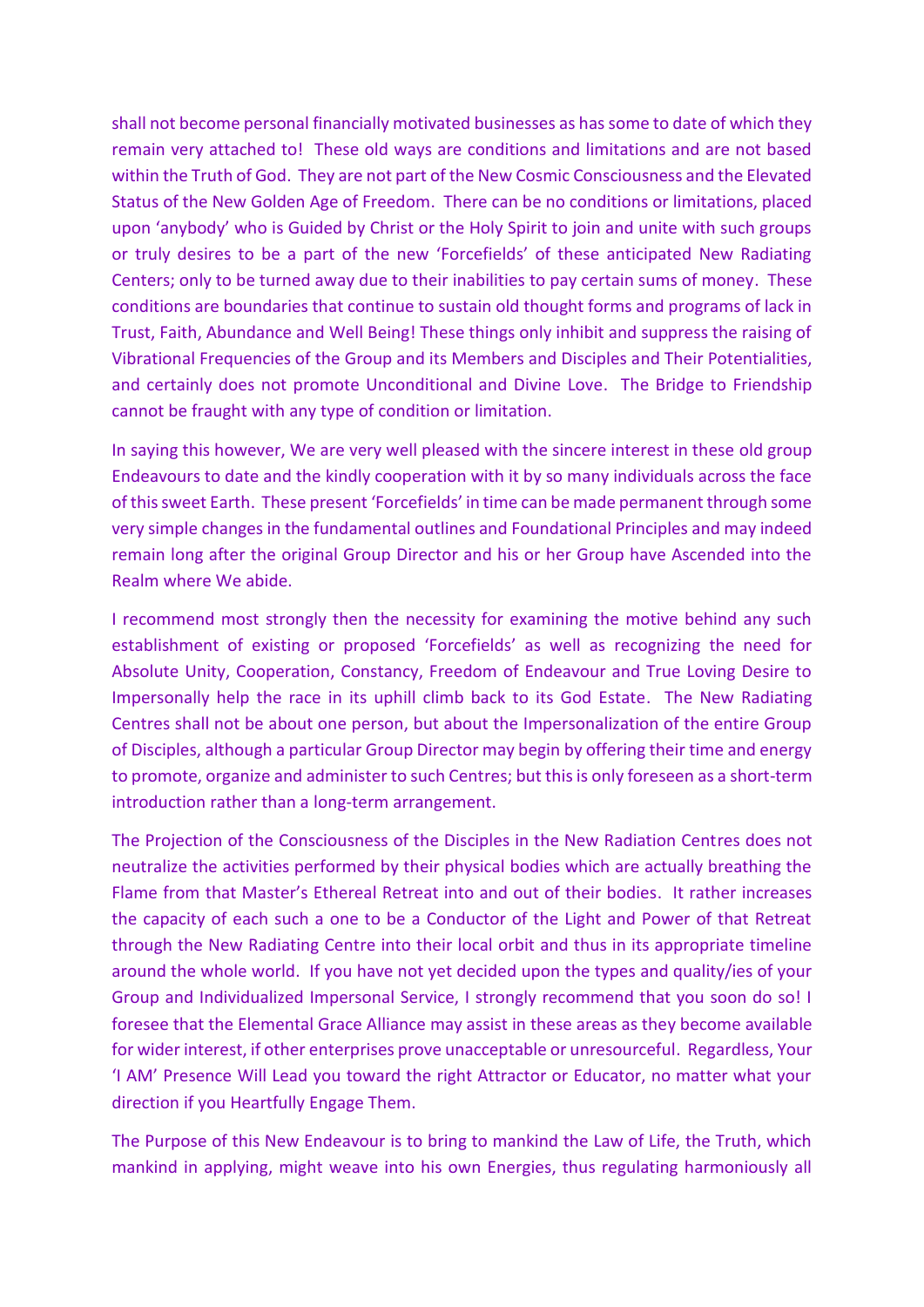appearances in this world, becoming Master of Him or Herself and as such, a Master of Self; each such one will then be a contributing factor to the Light of the world.

Graded Radiation is not understood by individuals who provoke or scratch at the capacities of other life streams to draw and condense certain Qualities and Gifts of the Godhead. However, it must be understood by at least a few, to begin, in order to form a proper Nucleus for the Magnetizing the greatest amount of the Law which is applicable to the conditions which Govern the Evolution at a given moment, that the Magnetic Field which is the 'Sphere of Influence' or Aura of every Life Stream is a Powerful Factor in determining the Grants by the Cosmic Law of More Than Ordinary Release of Instruction into the lower atmosphere of Earth. The Discipline and preparation of the individual units who choose to offer their Energies as such a Magnetic Field will determine how much of the Law which We have at Our Release can be infiltrated through the consciousness of the receiving channel/s and then in turn sent forth through the Messengers including the written word to the people.

All people are no more ready to hear the deeper Truths of Life today than they were at the time of Jesus, or of Buddha, or of Krishna, nor are they more ready to act as Magnetic Fields to draw that Powerful Concentrated Energy, nor to take Responsibility through their Own 'I AM' Presence within a Group dedicated to such a selfless and arduous task. That was until now!

Time and Cosmic Law is seeing to that! When this is understood by a group of individuals and 'I AM' Enabled, through limited Karma of those who choose to do so, avail themselves to create a permanent 'Forcefield', i.e., a Transmission Center or Physical Retreat, a Christ Council or a Light Radiance Community, I can in Good Conscience release the Activities of the Sacred Fires which, if applied and drawn through the Energies of those participating, will be all the proof that is required of the efficacy, effectiveness, value and proficiency of the practical application of the Law. Those incorporating the Truths given in the Energies of their own bodies will then be well prepared to carry that Truth into the world of Form.

This was Our Original Design, and although We have deviated over time due to the commotions of screaming free wills, We can now see new potentials arising very quickly through the concentrated efforts of those more awakened Way Showers. We now recognize there are many who are now ready, willing and able in both receiving and offering Their Energies and Divine Qualities to hold a harmonious 'Sphere of Influence' long enough for the Presence of the Master to convey not only the Word, but the feeling and, allowing it to enter the consciousness of the Disciples of that Group, to make a workable and practical pattern, whereby the miracles and marvels will become fact.

The Creation of a Spiritual 'Forcefield' for a Radiating Centre such as We, had on Atlantis and on Lemuria, becomes the Obligation of 'EVERY' Member of such a Loving Community and the sustaining of that 'Forcefield' without a flicker of the vibratory action of discord or inharmony, becomes the responsibility and obligation of each Member through the Mastery and Control of his/her own Energies while he or she remains a part of such a Living Organism. If, as has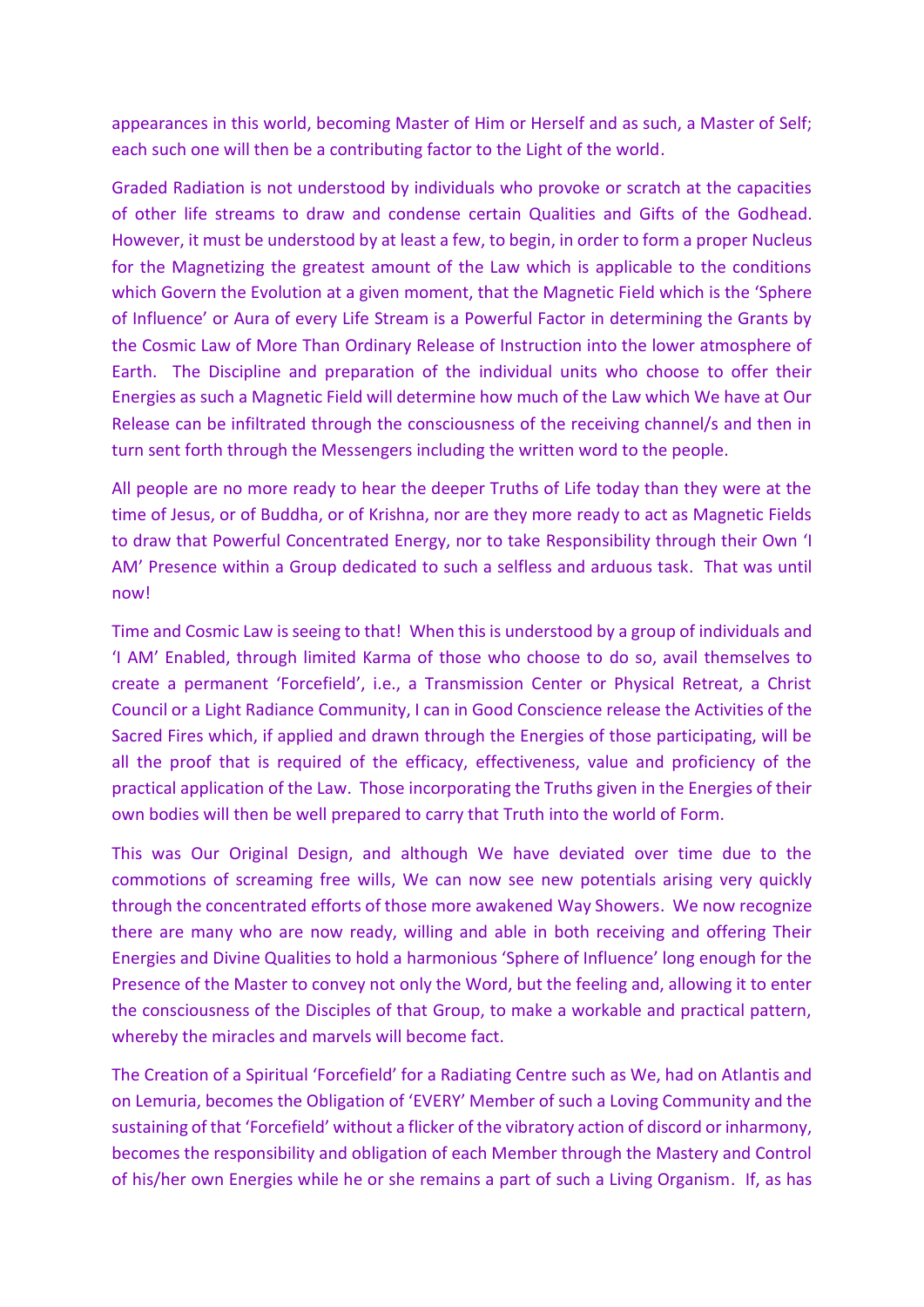been said through the years, 'Indestructible, Incorruptible and Untouchable Harmony' could be maintained through the component parts that make up that 'Forcefield', We would have then a proper Conductor of Energy and into the world of These Centers, These Communities, would flow the Sacred Fire, with the applicable Conscious Knowledge, by which all conditions could be handled as We handle them in the Inner Realms, by Light and by Love.

The Beloved Ladies of Heaven, Beloved Mary, Beloved Kwan Yin, Beloved Nada and Portia, Beloved Venus, Meta, Magda, Amethyst, Faith, The Mothers of the White and Pink Roses and so many more, are eagerly seeking opportunity to bring forth some of the Laws on Spiritual Love and Healings. It is one of the Greatest Services that could be rendered to mankind today and the capacity of the Life Stream of a Member of one of the Radiating Centres, to connect within these Energies already Qualified within the Healing Temples is merely dependent upon their control of feelings. As My Centre and Focus of Light is directly concerned with the feeling world, I Shall Endeavour in every way at My Command that is possible to assist you individually.

Then in your collective groups, when you come to draw the Power of the Sacred Fire through the worded expression and sit consciously at the feet of the Master, if you will help Us with these 'Forcefields', say for an hour or so prior to Our Entrance, We will have then, Energy voluntarily emitted from your own bodies, like a Great Open Lotus through which the Master Presence can direct a Permanent Gift for the Blessing of All Life as well as for yourselves. As the Energies expand the time in preparations will decrease for the Radiation will become so Commanding within the Centre that Our Presence will be a Permanent site for all to see! Within the Radiating Centres, besides the Study, Practice and Development of Procedures and the drawing forth of the Spiritual Law We must have practical levels of application made available to Us, i.e. a particular Principle, Facet, Function, Condition, or Area of Life, or Proposals as are outlined within this Elemental Grace Alliance, where the Law is put into Action.

These must be Identified by the Disciples of the Group. Therefore, 'I AM' hoping that somewhere, someone will receive the understanding behind Our Endeavours Now and know that, in order to draw forth instruction that has not been given since the last Golden Age, and that it shall require the cooperation of dedicated Groups. Perhaps one member of the group is Qualified to draw the Grace, others Qualified to Conduct the feeling and all Qualified by the giving of their Individualized Impersonal Life Energies in the Creating of a Qualified 'Forcefield'. One which is not only a Magnetizing Center for Truths and the Laws of Life that have never yet manifested upon Earth beyond single Identities from time to time, but which may be a Radiating Centre for the Qualities of the Being or Beings Who Invest Their Impersonal Life Energy while Initiating the masses further into Cosmic Consciousness.

The 'Priceless' Quality of Life and Freedom of Spirit, is not yet understood by unascended beings, apart from a few more dedicated Souls. Know that the Love, Light and Life within your own Precious Hearts is exquisite and priceless. There is no man or woman who can hold or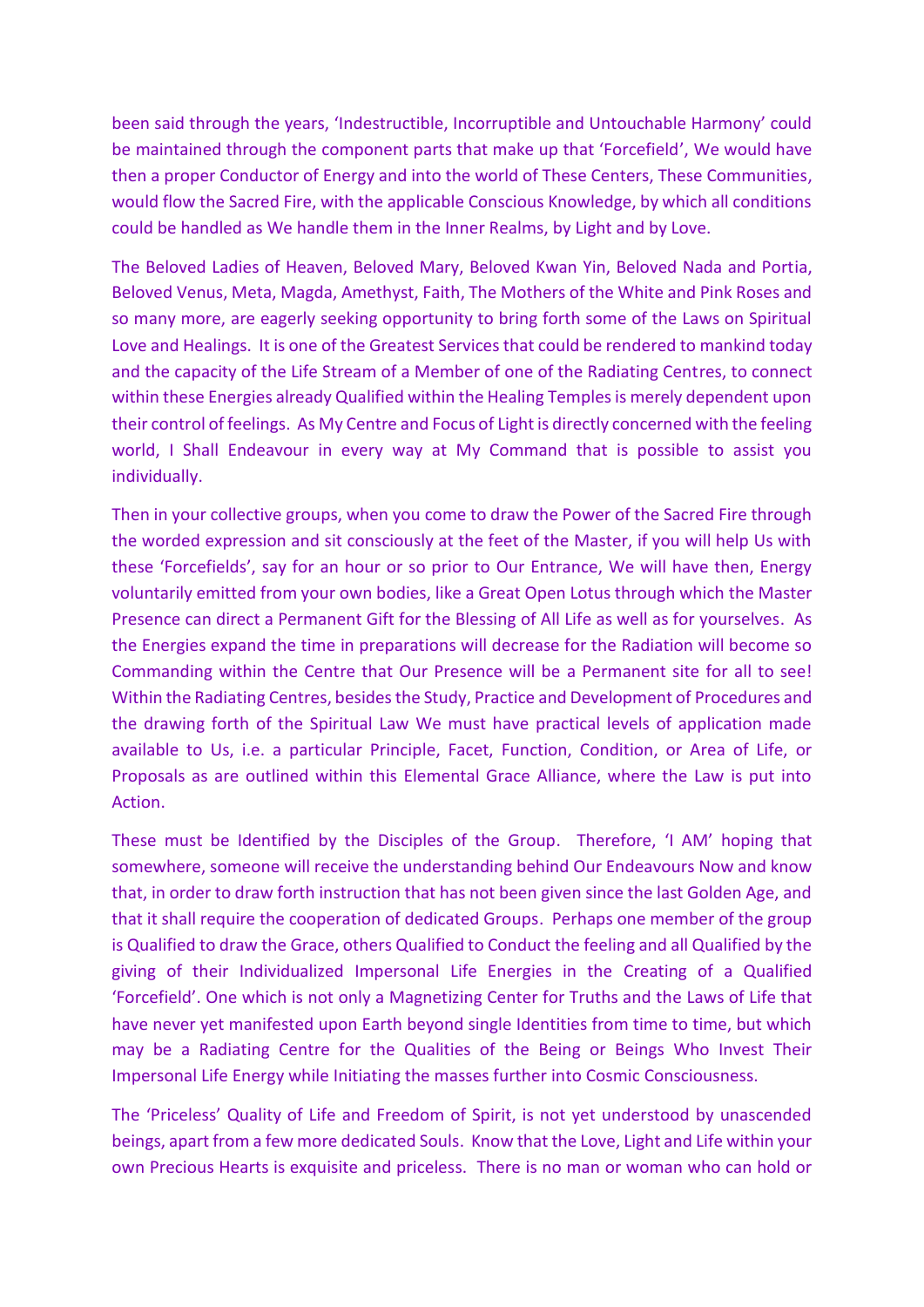sustain as such the Will of God, when the Will of the Great Individual Source causes it to withdraw due to its unbalanced Nature. However, Life which Belongs to a God Free Being, every Electron of which has been Qualified with some Dynamic God Quality and which can be Invested in Cosmic Service by which millions upon a planet and countless trillions within a Universe may be Blessed, Benefited, Raised and Redeemed, cannot be idly invested in a handful of individuals, except in so far as they become Radiating Centers and Double and Triple the Investment in the Work We the Masters of Love of Light, Engage in, with them!

Every Dispensation that has closed the door between the Ascended Master Octave and the well-intentioned human, was closed because the Investment from The Masters was not Balanced by work fulfilled below and it has nothing to do with personal favour, this is The Impersonal Universal Law of Life. The Christian Dispensation, which has functioned in Blessing Life for two thousand years, lived on the Vital Energies of Jesus in those Works which He Pressed into the three short years of His Conscious Ministry. After His passing it lived on within the Magnetic 'Forcefield' drawn by Mary, His Mother, the Disciples and the Apostles, which during the thirty years She and They remained after His Ascension, was stored into the Etheric Substance of the lower atmosphere of Earth.

It was then easily accessible to the Christians up to and through the fourth century after His physical presence had Ascended. That is why the early Christians were so vitalized with the Power of Light. The Sustaining of the Christian Dispensation, making possible the Radiation vitalizing it since that time, has been due to the few who, beyond that fourth century mark, were able to individually and in small communities, pierce into the Higher Octaves, connect with the Presence of Jesus and through themselves Paying the Balance for the Christians who followed the Teachings set forth to the best of their abilities.

In every activity, you have your advanced thinkers and risk takers for community advancements, you have the workers who support societal living, you have your conscious Disciples, Aspirants and Chelas all willing to sacrifice self, and then you have those who without conscience, expect life to support them while not working or contributing anything to that life. Those who do not consciously promote God's Love, We say, one day this WILL become Law upon Mother Earth. There will be those who by the very proximity to the Light will be Transformed, but the length of the Dispensation, as well as the amount of instruction placed into the substance of the Earth is the written and spoken word which will remain as a heritage and guide for the peoples of the future; all now are dependent upon the 'Forcefields' that are to be created by Dedicated, Consecrated, Selfless men and women, willing to bring the imbalances of life for their release.

Dear Hearts, I know that I have gone beyond the scheduled time for Discourses but 'I AM' sure that you will, as I do, deem this subject of the utmost importance. The world and its people require Health, Peace, Illumination, Financial Freedom, Faith in God, Liberation from the many woes that spring from conscious or unconscious allegiance to the 'shadow world'.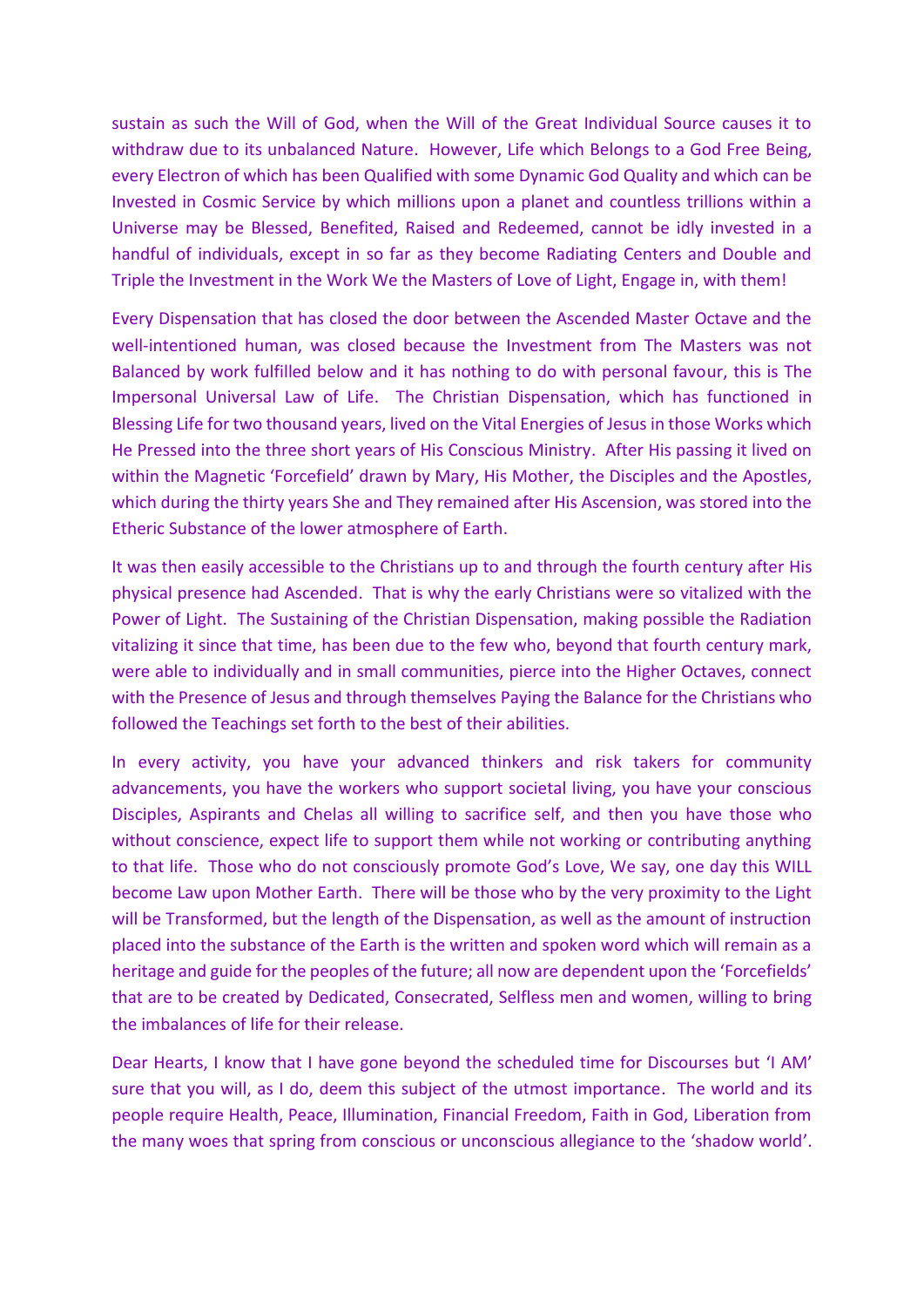'I AM' therefore sending out a Clarion Call for any or all those who know themselves to be the Way Showers of the New Golden Age.

The time has arrived to establish the New Cosmic Consciousness upon the Earth, and I mean Upon the Earth, not within the Etheric Atmospheres of Earth, not within the mental planes or even the emotional planes of expression, but deep within the physical domains, which shall include a well Balanced mental, emotional, physical and Spiritual Countenance, just as this Elemental Grace Alliance is Proposing and Exemplifying. Therein We will together, Light Up, Magnify, Demonstrate and Epitomize the 'Forcefields' of Earth through such Radiating Centers or Temples of the Sacred Fire. All large activities have a small beginning from the embryo to the seed idea of a planet, a Universe or a Galaxy! Just as this Elemental Grace Alliance has sprung up from a simple thought, how will you respond to its Proposals herein, Dear Soul? We Who abide within the Inner Realms await your acceptance to this Call and more so, wait to see what actions you will make, toward these New potentials.

In the endeavour to bring the consciousness of the Holy Spirit into Active Radiation through the Energy of the individual Life Stream, I Shall again and again stress the great need which arises from the Life imprisoned in the shadows, for the Comfort which comes alone from the Presence of God. Comfort is not the negative condonation of imperfect patterns of thought, feeling and action, but it is the positive, kindly, encouraging, enlightening consciousness conveyed by thought, word and feeling, by which the individual may self-consciously cooperate with the irrefutable and Impersonal Laws of Love, Harmony, Purity, and Perfection, whose Causative Centres will yield in effects only Peace.

Comfort, like every other Quality of the Godhead, is interpreted by each man according to his place upon the path. To some it means no more than to lie in a bed of ease, freed from the necessity and responsibility of sustaining the body's life. To another, it is embodied in the presence of a loved one; to still another, an occupation of delight to the natural talent of the Soul for the essence of comfort received. The Mystic Law of the Universe, Works upon the Principle that the Self-Conscious Intelligence must give of itself the first Impulse, carrying the Vibration of the Quality that he or she desires on the return current to receive. A smile begets a smile, and a frown, a frown. A man must be a friend to have a friend. He must give up one breath to receive another.

It is, therefore, My Expressed and Deep Heartfelt Desire to help you, individually, to comprehend the Peace which you can enjoy when you become a Comforting Flame Presence to Life. For then will you experience the active return of Comfort through every externalized form, the Invisible Ethers, and the Great Beings who have foregone the Glories of the Higher Spheres to remain the Comforting Presence by which mankind can sustain Their Life and progress in a world, whose aura is so heavily charged with shadow that it would not be possible even for the Elemental Kingdom to sustain a physical garment through which the Life Flame might find Expression, were it not for Their Presence in this Universe. When you call to your Own Great 'I AM' Presence, and to Me, The Maha Chohan, for the Feeling and Desire